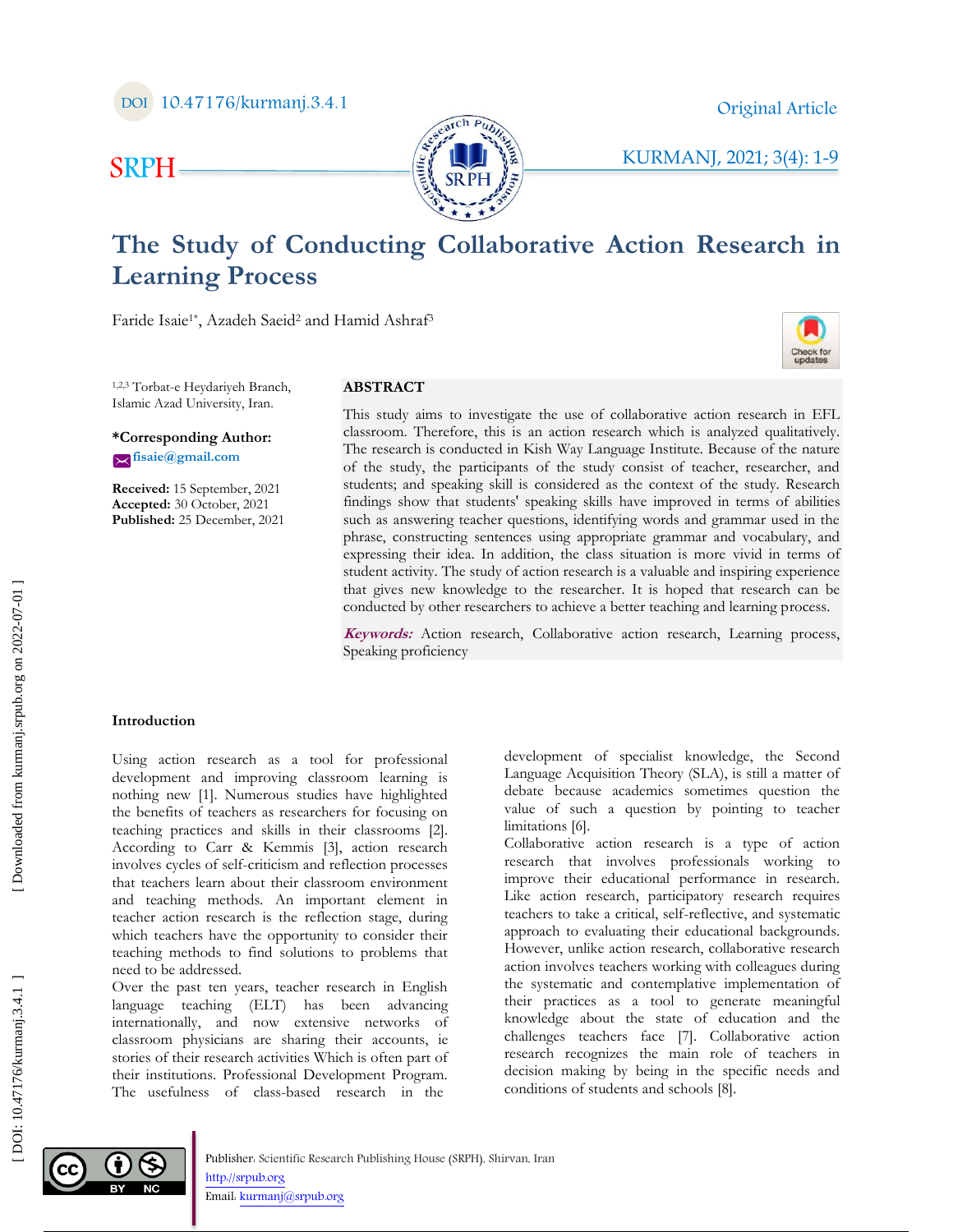It has been found that teachers 'involvement in action research in a participatory environment has a measurable and direct effect on students' progress, behavior and the performance of school colleagues and teachers [9].

Research shows that teachers are deeply committed to reviewing, evaluating and underestimating their performance. Thus, collaborative action research has the potential to open channels of communication between teachers that can be used to explore and challenge the teaching practices and beliefs that underlie teaching strategies. The empowering nature of collaborative action research has the potential to transform education, making it very useful for professional development [10].

The role of the researcher in collaborative action research is different from many other qualitative research projects because the researcher is challenged to build an equal relationship with physicians. This is not an easy task, as physicians tend to treat researchers as more specialized than they possess. However, the role of the researcher in collaborative action research has not been widely discussed in the previous research literature [11].

# **Review of Literature**

In the field of English language teaching, action research is sometimes seen as part of a more general movement towards teacher research, where different types of approaches and terms can be found [12].

As the term implies, action research focuses on practice and research simultaneously [13]. The action research requires some kind of planned intervention, which deliberately places specific strategies, processes, or activities in the field of research. Considering the interventions in practice in response to an issue, puzzle or question, it is understood that people in the social context want to improve or change it in some way.

Language teachers are increasingly required not only to teach in the classroom but also to do research. While teachers are knowledgeable about teaching, many of them may not be knowledgeable enough to do research. Action research is becoming a tool for school reform. Some useful aspects of teacher action research are that the scale is localized on a small, textual, scale to detect, develop, or monitor procedural changes [14]. In action research, language teachers understand their students' insights by observing their behavior. Reflective teachers analyze student behavior, identify potential problems, modify their teaching methods, and evaluate results. However, language teachers involved in action research are developing their professional judgment and independence, encouraging new teaching equip teachers with the knowledge and skills to improve performance, conduct research, identify learners 'needs, and increase teachers' awareness and

strategies and inducing another way to generate knowledge [15].

Actions may be taken individually, in groups, or across broader organizational clusters. Teamwork has the obvious advantage of being able to create others at different stages, share and discuss ideas or findings, plan new actions, talk about data collection methods, and compare results [16]. The research component of action research means the systematic collection of data on planned actions, the analysis of what they show, the reflection on the consequences of data, and the formulation of alternative programs and actions based on data analysis. Improvement and participation are the two pillars that underlie action research. Table 1 shows the different axes, goals and results in different approaches to research. The research process is less predictable than other research approaches because it is characterized by a spiral of cycles that involve at least planning, action, observation, and reflection, although like other forms of research, the reality is much worse. [17].

Lopez -Pastor et al. [18] suggested that collaborative action is the result of a research study conducted at various stages and is very useful for PD. Thus, collaborative action research is research that engages teachers in work teams and allows them to reflect on their teaching practices.

Vaughan and Burnaford [19] reviewed graduate teacher education programs to examine the goals, problems, policies, and implications of AR. This review includes articles published between 2000 and 2015. The findings indicate a willingness in teacher education programs to use an integrated theoretical and practical action research approach. The researchers concluded that action research in a teacher education program has three goals: action researches reflection, action research as participatory, and action research as preparation for teacher leadership.

Chen et al. [20] conducted a systematic review to retrieve empirical research articles on action research from 2000 to 2014. The findings showed different action research paradigms, data collection and analysis methods used by researchers. They categorized data collection tools into tools used by researchers, participants, and both. They also identified six types of data analysis methods.

Burns and Westmacott [21] also point to the use of action research in teacher collaboration through peer observations, for example, to solve problems that challenge the teacher and learner in the classroom context. Thus, action research not only solves problems but also enhances teaching skills [22].

Vaughan [22] stated that in the case of teacher professional development, action research is done to perception. These studies reported teachers' experiences in performing action research and examined their perceptions of research -based cases.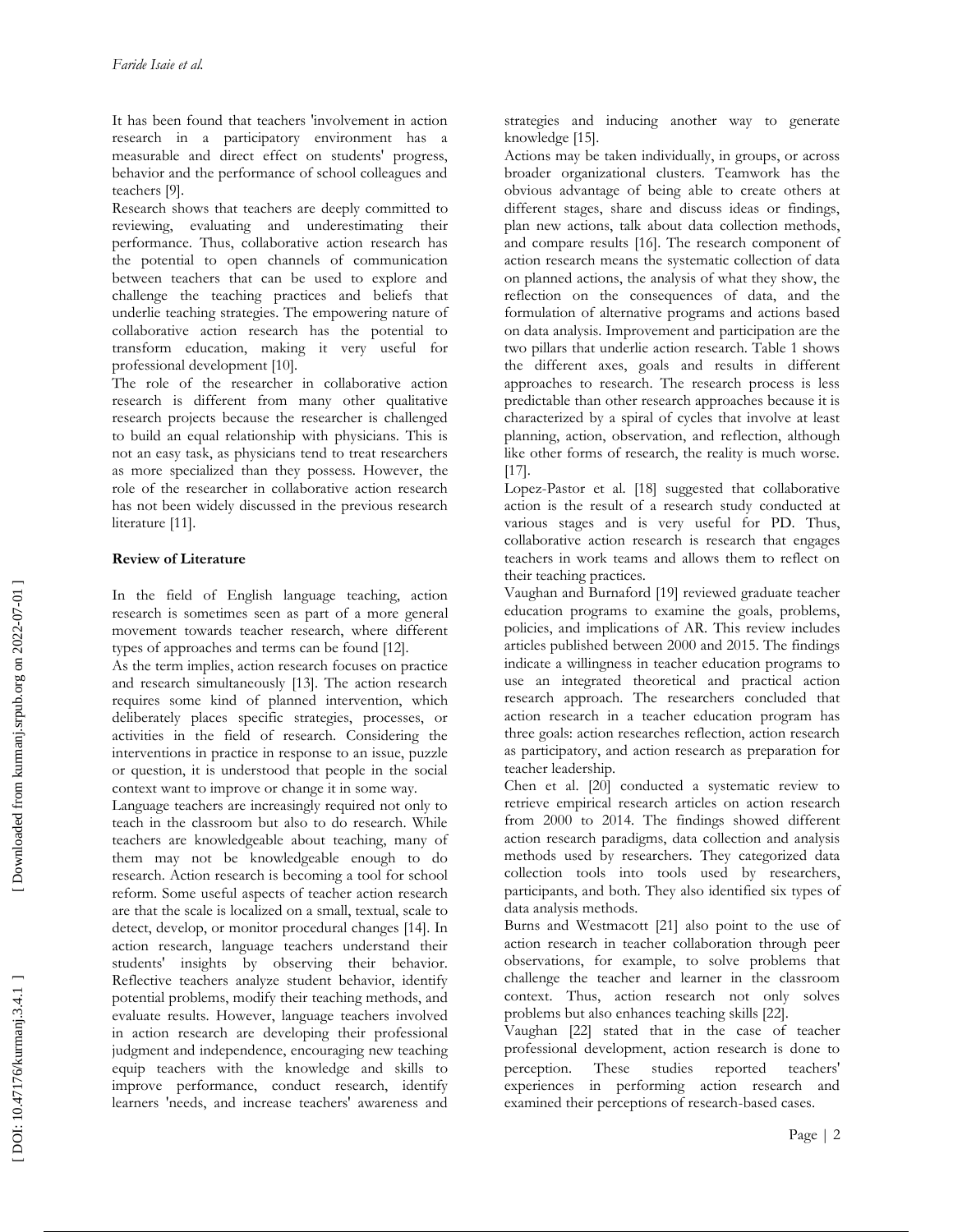## **Methodology**

This is an action research. Various definitions of action research have been proposed by some experts.

Kemmis, as quoted by Hopkins [24] defines the action research as a self-reflective question asked by participants in a social situation to improve rationality and justice (a) their social or educational performance, (b) their understanding of these actions, and (C) the situation in which the actions are performed.

According to Mills [17], action research is any systematic research conducted by teacher researchers, principals, school counselors or other contributors in the teaching / learning environment to gather information about how their particular schools are performing, how they are being conducted. They teach and how well their students learn. In addition, Nunan [25] argues that research has the distinctive feature that individuals affected by planned change have the primary responsibility for deciding on courses of fully conscious action that seem to lead to improve and evaluate the results of strategies tested in practice.

Burns [26] describes some of the characteristics of research that have been taken from the definition of some experts as follows:

1. Textual action research is a small, local scale. Identifies and examines these problems in a specific situation.

2. It is being evaluated and reflected because its purpose is to bring about change and improvement in practice.

3. It is collaborative because it provides collaborative research by teams of colleagues, physicians and researchers.

4. Changes in practice are based on the collection of information or data that motivates change.

Based on several definitions given by some experts, it can be concluded that action research is any systematic research conducted by participants in a social situation (including education) in order to better understand and improve practices. These are the actions. The model of classroom action research used in this study is based on the following steps:

#### a. Planning

Developing a well -informed action plan to improve what is happening right now. Here the researcher prepares everything needed for the research, for example the curriculum used in the speaking class, the material used in the practice, and the assessment to measure whether speaking skills are improving.

## b. Action

By planning for action, the author implements the

activity of learning English using games. In this study, the author plays games, that is, he guesses the sand story games. He also gives students pre -tests, exercises and post -tests.

c. Observation

The researcher observes the effects of conscious critical action in the context in which it occurs. In addition, the observer fills in the observation sheet about the teaching and learning process. By doing this, the researcher can document and reflect on the interaction and events that occurred.

#### d. Reflection

After performing the action, the researcher continues to the stage, ie reflection. At this stage, the researcher reflects on the process of teaching and learning. Performance reflects the strengths and weaknesses of the action. The researcher evaluates the test result as well as the observation made by the researcher and the supervisor during the training and learning process.

#### *The Procedure of Action Research*

For a deeper understanding of the method of this action research, detailed explanations are as follows:

1. Identifying the problem

First of all, the problem is identified. The problems refer to the students' speaking skill that is still low. 2. Conducting action research

a. Planning

At this stage, the researcher creates a lesson plan related to a specific topic, content, media, time, schedule and observation tools.

b. Implementing

At this stage, the researcher performs the activities written in the lesson plan

c. Observing

At this stage, the researcher records important events during the teaching -learning process after the lesson. The colleague also helps her observe the students' activities during the teaching process. Therefore, he can provide input or suggestion. He points out the weaknesses and weaknesses of the implementation of the curriculum using games.

d. Reflecting

After completing the training steps using the game, the researcher recounts the occurrence in the classroom as a reflection of the action. He evaluates the process and outcome of playing games in English teaching. The data for each step is analyzed, and the data is used to determine the next step in the next action or cycle to achieve an unspecified goal. The whole process of conducting the research can be seen in this Table.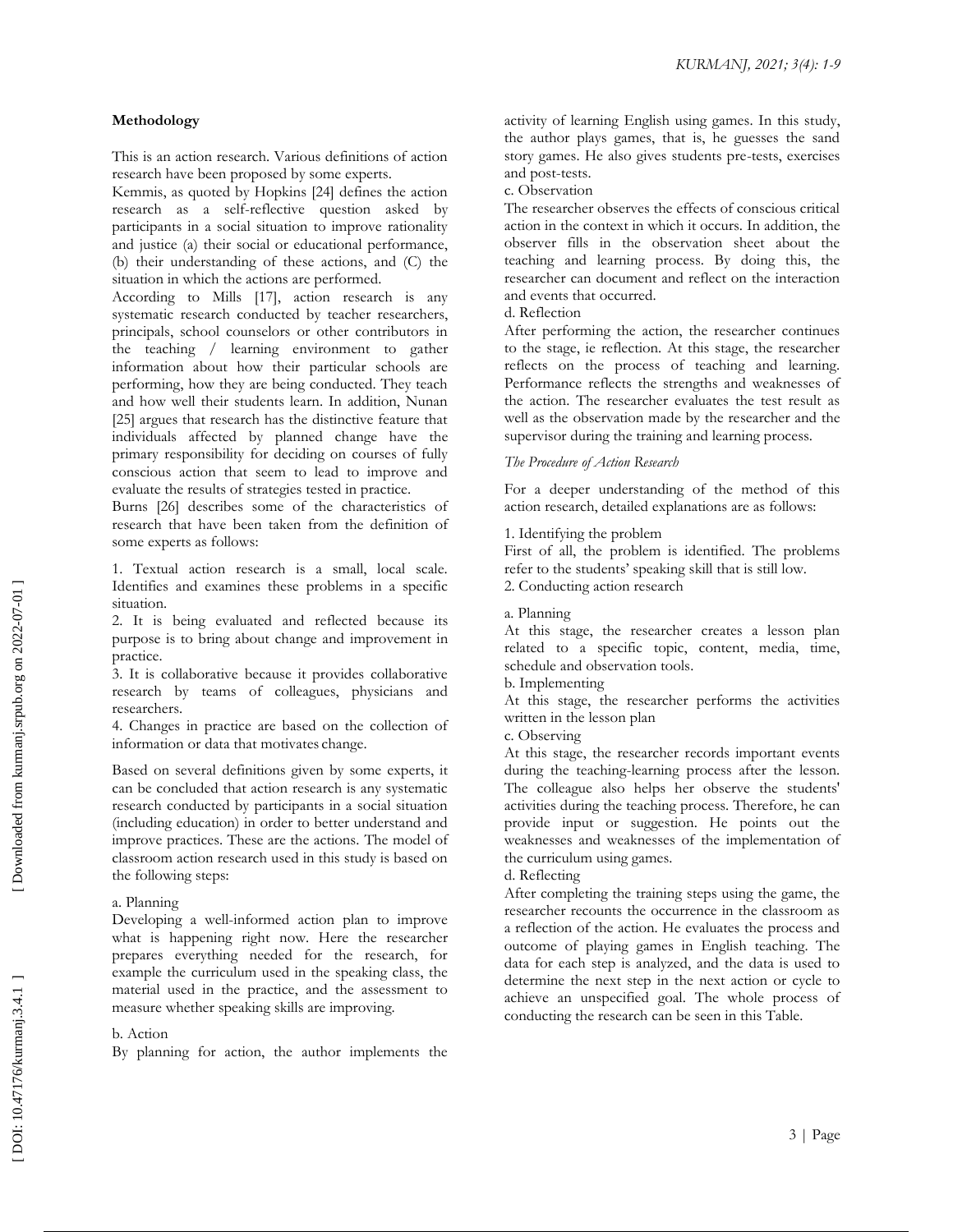**Table 1**

| Process of the research      |                                                  |                                             |
|------------------------------|--------------------------------------------------|---------------------------------------------|
| <b>Steps of the Research</b> | Aims                                             | <b>Notes</b>                                |
| Pre Research                 | Identifying and focusing the problems during     | Observing TL process                        |
|                              | TL process                                       |                                             |
|                              | Identifying and confirming teacher's technique   | Interviewing the teacher                    |
|                              | and teacher's difficulties in teaching speaking  |                                             |
|                              | Identifying students' speaking proficiency       | Conducting pre-test                         |
| Research                     | Conducting each cycle based on the procedure     | Implementing the action plan in two cycles, |
| implementation               | of AR, that is: planning, implementing,          | each cycle consist of two meetings.         |
|                              | observing, reflecting and revising and analyzing | Cycle 1                                     |
|                              | each procedure phase                             | Meeting 1:                                  |
|                              |                                                  | teaching the expression of                  |
|                              |                                                  | asking and giving information               |
|                              |                                                  | Meeting 2:                                  |
|                              |                                                  | implementing guessing games                 |
|                              |                                                  | Cycle 2                                     |
|                              |                                                  | Meeting 1: teaching recount text            |
|                              |                                                  | Meeting 2: implementing story games         |
| Post Research                | Identifying the students' opinion after          | Collecting the students diary               |
|                              | implementing the research                        |                                             |

In this action research there is a standard for stepping the cycle. This cycle stops when students are able to meet accuracy criteria such as correct use of structure, correct use of words, and fluency markers, including relatively fast speaking speed and only a few pauses and "ums" and "ers".

# *Data Collection*

In this class action research, the data collected by the researcher use qualitative method. The data is obtained in the form of a qualitative method from the observations made by the teacher during the educational learning process about the whole activities and behavior of students. Observation is done by taking notes on the activities of the teaching -learning process. In addition, observation is also supported by taking pictures during the training learning process and interviews are conducted after the training learning process.

In this research, the researcher performs a pre -test at the beginning of the learning process and a post -test at the end of each cycle.

1- Preparation of test materials: speaking materials, 2- Performing the test

3- Checking the test result based on the pre-determined aspects and scores

The test result is analyzed in each process to see how well the student is speaking. The program data set used for this study is summarized in the Table :

| able |  |
|------|--|
|------|--|

| Table of collecting data |  |  |
|--------------------------|--|--|
|                          |  |  |

| Table of collecting data |                  |                             |                                            |
|--------------------------|------------------|-----------------------------|--------------------------------------------|
| Steps of the study       | Participants     | Technique                   | Data                                       |
| Pre-research             | Teacher Research | Interview                   | Transcript of interview result Observation |
|                          | er               | <b>Observation Pre-test</b> | report                                     |
|                          | Students         |                             | Students' pre-test score                   |
| Implementation           | Teacher Research | Observation Audio           | Field notes and research diary Record of   |
|                          | er               | recording                   | the research                               |
|                          | Observer         | Photograph                  | implementation Photograph of the TL        |
|                          | Research         | Document                    | Photograph of TL process, Lesson plan,     |
|                          | er               | analysis                    | lesson task, list of students pre-test and |
|                          |                  |                             | post – test, answer sheet.                 |
| Result discussion        | Teacher Students | Interview Students'         | Transcript of the interview result.        |
|                          |                  | diary                       | Transcript of students' diary              |

# *Technique of Analyzing of the Data*

In the qualitative data analysis, the researcher analyzed the results of the observation made during the TL process using the fixed comparison method proposed by Glaser and Starus [27]. The process of data analysis from the fixed comparison method consists of four stages as follows: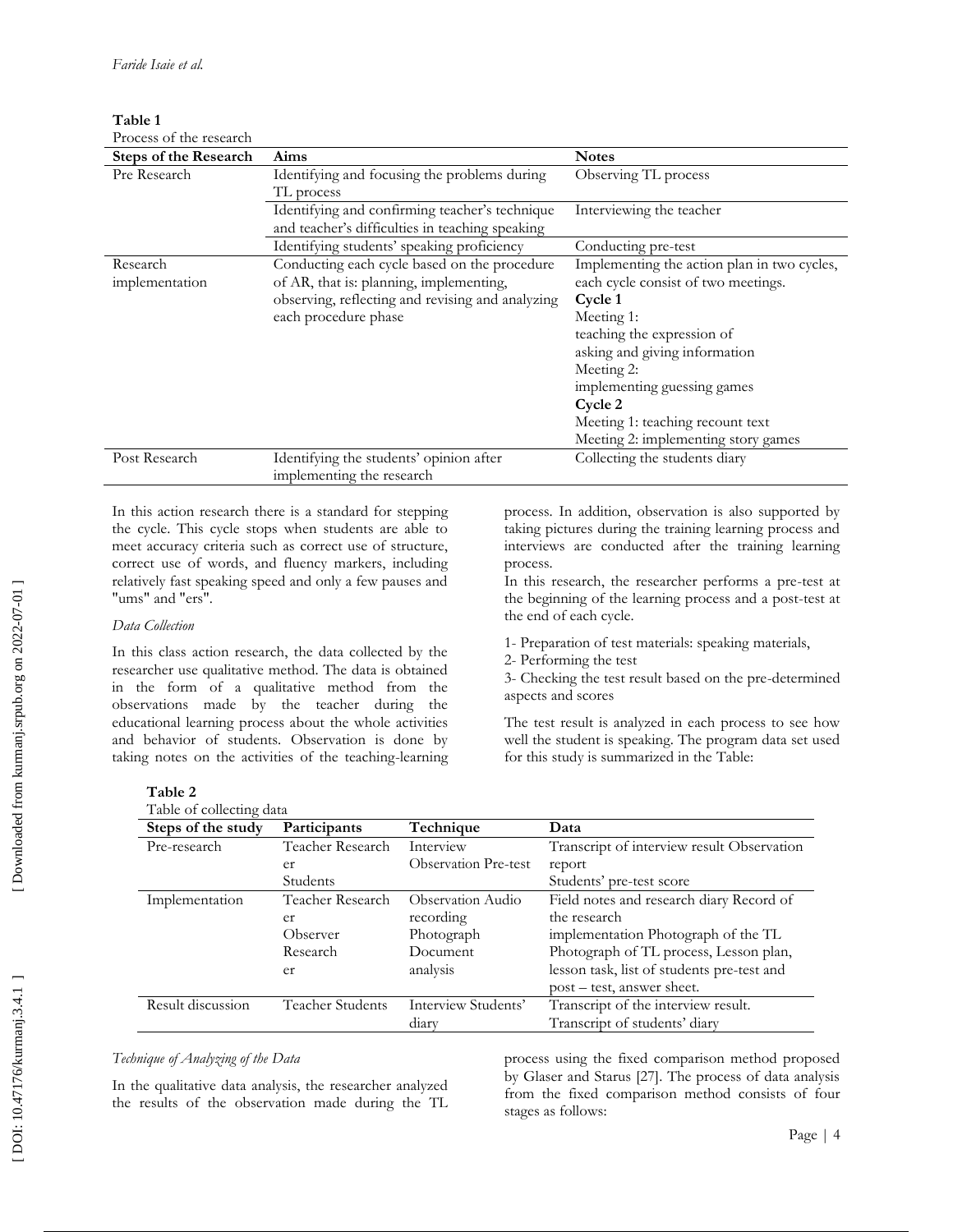1. Comparing usable events for each category

This begins with encoding each incident in the data in the largest possible category of analysis. Some categories are generated, some language and research status data.

2. Merging categories and their properties

Fixed comparison units change from incident-toaccident comparisons to incident comparisons with class characteristics resulting from the initial comparison of incidents. Diverse properties begin to merge.

3. Delimiting the theory

Here, the theory is further distributed and generalized, which is followed by continuous comparisons. The number of categories is reduced. Then, the researcher only needs to code enough code to realize the properties of the categories. By moving to new comparison groups, categories are evaluated and theory emerges.

4. Writing the theory

The researcher has encrypted data, a series of notes and a theory. The discussion in this memo is the content behind the categories that become the main themes of this theory. The result of the learning learning process is used to analyze the data. To compare students' speaking skills before and after the operation or the result of pre -test and post -test is done.

## **Findings**

This section shows the research findings. Findings are taken from pre conditions, research implementation and research results.

Prior to the research, the teacher was informed that this was an action research. He was interested in it because he wanted to know the progress of the students through research. I acted as an instructor or teacher because he thought I knew a lot about this research, while the English teacher was an observer.

To find out about the pre -research situation, I made an observation, interviewed the teacher and gave the students a pre -test. The pre -survey status can be seen in the following Table.

| <b>Table</b> |
|--------------|
|--------------|

| Situation prior to the research |                                                                                 |  |
|---------------------------------|---------------------------------------------------------------------------------|--|
| Problem identified              | - The students' speaking proficiency was still low                              |  |
|                                 | - The classroom atmosphere was not alive during TL process                      |  |
| Indicators                      | The students' speaking proficiency was still low                                |  |
|                                 | - rarely answered the question given by the teacher orally                      |  |
|                                 | - spoke with a lot of pauses                                                    |  |
|                                 | - difficulties to find the appropriate words to create sentences or expression  |  |
|                                 | - difficulties to recognize the words and grammatical used $\Box$               |  |
|                                 | pre-test score was 4.08                                                         |  |
|                                 | The classroom atmosphere was not alive during TL process                        |  |
|                                 | - students were not active in answering the teacher 's questions                |  |
|                                 | - looked tired and just listened to the teacher without doing the speaking task |  |
|                                 | - some of them were busy talking to their friends                               |  |
|                                 | - seemed to be bored in following the TL process                                |  |
| Causes                          | - The teacher's material was less creative                                      |  |
|                                 | - Low of grammar and vocabulary mastery                                         |  |
|                                 | - Limited time and teaching materials                                           |  |
|                                 | - Using LKS worksheet                                                           |  |

As can be seen in the above Table, speaking problems are due to students' ability to speak and class status. Based on the observation and the result of the interview, the problems can be identified as follows: 1) Students' speaking skills in comprehending spoken content were still low. 2.) The classroom space was not alive during the TL process.

The results of observation and interview in the preresearch showed that in teaching English, the teacher uses the Student Worksheet (LKS) and then teaches all learning activities to students. In speaking teaching, he read the phrase in LKS, then asked students to make predictions and asked them to fill in the blanks. He did not give them a specific task before speaking. As a result, students' vocabulary was still low, they had difficulty understanding the meaning of phrases, were confused by speaking, and had difficulty speaking on a task. The situation in the classroom was not alive either. They were speaking to their friends, confused, and asking the teacher about problems because they did not know what to ask them, and they were bored and did not participate in the speaking class.

These problems arose due to some cases. They came from students, teachers and materials. Students were not active during the TL process because their abilities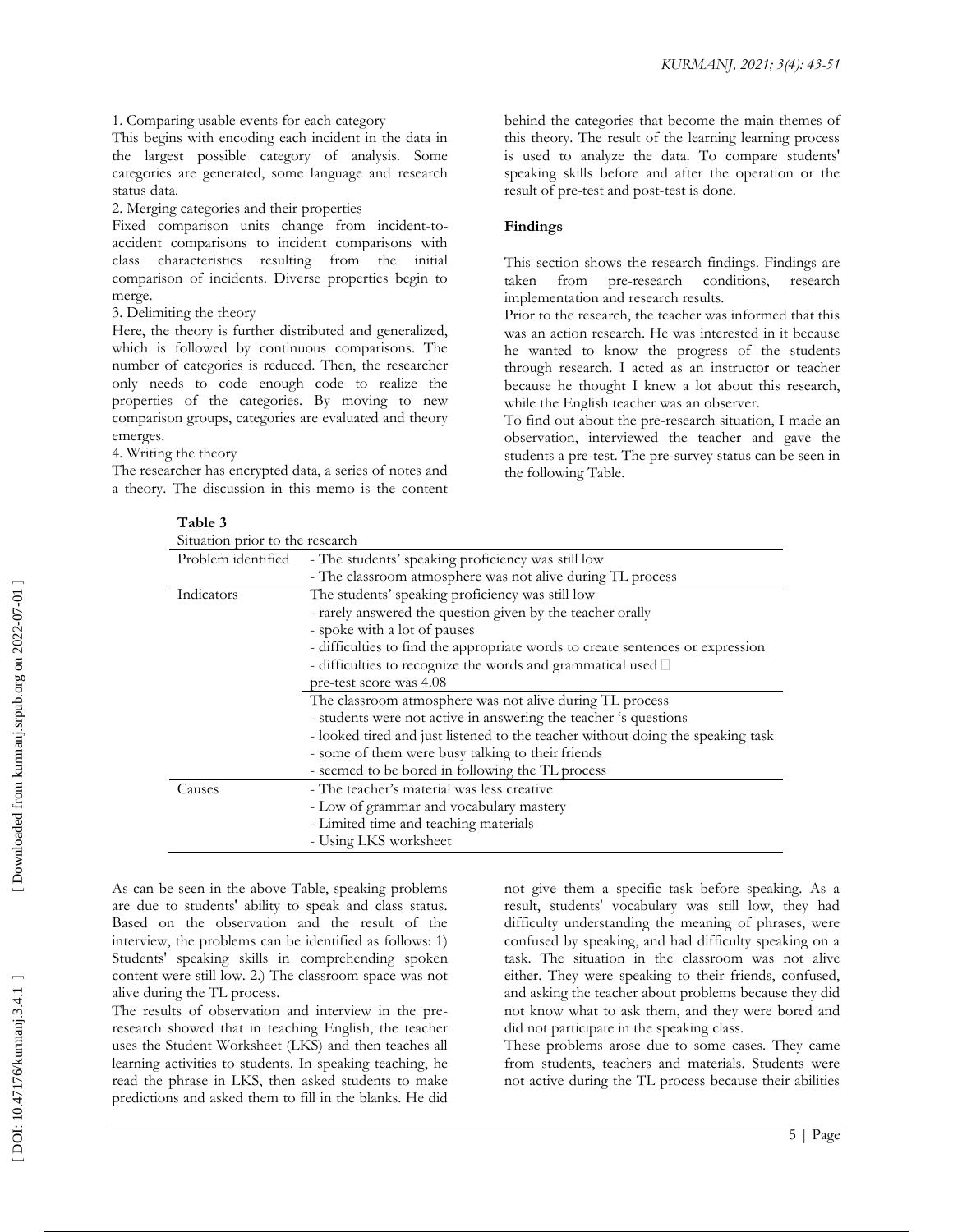In addition, the speaking pre -test showed that students have low speaking skills, because the average test score was 4.08, ranging from 1 -10. For these reasons, the teacher and I decided to work on games to improve students' speaking skills and change the classroom atmosphere during the TL process.

The teacher and I did the research after learning about the pre -research situation. I did this by teaching the students to use the game, and she observed the situation in the classroom. She also assisted in the preparation and collection of materials. Classroom

were still low, the teacher was less creative in teaching speaking, and the material used was uninteresting. action research consisted of two cycles. Each cycle consisted of five steps, which included: action planning, action implementation, action observation, reflection of the observation result, and revising the plan. A summary of the research can be seen in the following Table. Each cycle was held in two sessions and each session lasted about 40 to 80 minutes. The topics discussed in the first and second cycles were describing things around the class, asking questions and giving information and telling stories based on pictures.

| <b>Tables 4</b> |  |
|-----------------|--|
|-----------------|--|

| Problem Identified<br>- The classroom atmosphere was not live<br>Proposed Solution<br>Using games in teaching speaking<br>Implementation Cycle 1<br>Two meetings<br>Planning Action<br>everything related to the topic<br>asking and giving information<br>- I used guessing games to teach the materials<br>- I gave post-test 1 to the teacher<br>The observation result were two kinds:<br>Observation<br>The positive result:<br>- The students more focused on their speaking activities<br>- Some of the students could pronounce the English words correctly<br>- Four students asked the teacher to repeat the explanation of the lesson<br>- Some of the students asked difficult words from the worksheets<br>- The students seemed to enjoy participating actively in the lesson<br>- The students look enthusiastic during games activity<br>- Competition happened when the students participated in games activity.<br>The negative result:<br>asking and giving information<br>- Some of the students were noisy and they were bored with the materials<br>partner<br>- There were some students who did not participate actively in games activity<br>- During the implementation of games, only the leader of the each group who<br>looked to speak actively<br>Reflection<br>The reflections were:<br>asking and giving information<br>- Five of the students did not pay attention to the teacher and they were noisy<br>- The students' willingness to answer questions individually or by coming forward<br>in front of the class to practice their task were still low<br>The students' mean score of post-test 1 is 5.08<br>Revising the plan<br>The next cycle was focused on:<br>- Provoking passive students to be more active<br>- Giving more time and chance to the students to speak individually<br>- Teacher and I provided different topic and different task to the students<br>- I would give intention to the students who often made a noisy during the lesson<br>Cycle 2<br>Two meetings | Summary of research implementation |                                                                                                                                                                    |
|--------------------------------------------------------------------------------------------------------------------------------------------------------------------------------------------------------------------------------------------------------------------------------------------------------------------------------------------------------------------------------------------------------------------------------------------------------------------------------------------------------------------------------------------------------------------------------------------------------------------------------------------------------------------------------------------------------------------------------------------------------------------------------------------------------------------------------------------------------------------------------------------------------------------------------------------------------------------------------------------------------------------------------------------------------------------------------------------------------------------------------------------------------------------------------------------------------------------------------------------------------------------------------------------------------------------------------------------------------------------------------------------------------------------------------------------------------------------------------------------------------------------------------------------------------------------------------------------------------------------------------------------------------------------------------------------------------------------------------------------------------------------------------------------------------------------------------------------------------------------------------------------------------------------------------------------------------------------------------------------------------------------------------|------------------------------------|--------------------------------------------------------------------------------------------------------------------------------------------------------------------|
|                                                                                                                                                                                                                                                                                                                                                                                                                                                                                                                                                                                                                                                                                                                                                                                                                                                                                                                                                                                                                                                                                                                                                                                                                                                                                                                                                                                                                                                                                                                                                                                                                                                                                                                                                                                                                                                                                                                                                                                                                                |                                    | - Low of students' speaking proficiency                                                                                                                            |
|                                                                                                                                                                                                                                                                                                                                                                                                                                                                                                                                                                                                                                                                                                                                                                                                                                                                                                                                                                                                                                                                                                                                                                                                                                                                                                                                                                                                                                                                                                                                                                                                                                                                                                                                                                                                                                                                                                                                                                                                                                |                                    |                                                                                                                                                                    |
|                                                                                                                                                                                                                                                                                                                                                                                                                                                                                                                                                                                                                                                                                                                                                                                                                                                                                                                                                                                                                                                                                                                                                                                                                                                                                                                                                                                                                                                                                                                                                                                                                                                                                                                                                                                                                                                                                                                                                                                                                                |                                    |                                                                                                                                                                    |
|                                                                                                                                                                                                                                                                                                                                                                                                                                                                                                                                                                                                                                                                                                                                                                                                                                                                                                                                                                                                                                                                                                                                                                                                                                                                                                                                                                                                                                                                                                                                                                                                                                                                                                                                                                                                                                                                                                                                                                                                                                |                                    |                                                                                                                                                                    |
|                                                                                                                                                                                                                                                                                                                                                                                                                                                                                                                                                                                                                                                                                                                                                                                                                                                                                                                                                                                                                                                                                                                                                                                                                                                                                                                                                                                                                                                                                                                                                                                                                                                                                                                                                                                                                                                                                                                                                                                                                                |                                    | Teacher and I prepared the materials, lesson plan, students' worksheet and                                                                                         |
|                                                                                                                                                                                                                                                                                                                                                                                                                                                                                                                                                                                                                                                                                                                                                                                                                                                                                                                                                                                                                                                                                                                                                                                                                                                                                                                                                                                                                                                                                                                                                                                                                                                                                                                                                                                                                                                                                                                                                                                                                                |                                    | - I proposed the topic of describing things around the classroom and expression of                                                                                 |
|                                                                                                                                                                                                                                                                                                                                                                                                                                                                                                                                                                                                                                                                                                                                                                                                                                                                                                                                                                                                                                                                                                                                                                                                                                                                                                                                                                                                                                                                                                                                                                                                                                                                                                                                                                                                                                                                                                                                                                                                                                |                                    |                                                                                                                                                                    |
|                                                                                                                                                                                                                                                                                                                                                                                                                                                                                                                                                                                                                                                                                                                                                                                                                                                                                                                                                                                                                                                                                                                                                                                                                                                                                                                                                                                                                                                                                                                                                                                                                                                                                                                                                                                                                                                                                                                                                                                                                                |                                    |                                                                                                                                                                    |
|                                                                                                                                                                                                                                                                                                                                                                                                                                                                                                                                                                                                                                                                                                                                                                                                                                                                                                                                                                                                                                                                                                                                                                                                                                                                                                                                                                                                                                                                                                                                                                                                                                                                                                                                                                                                                                                                                                                                                                                                                                |                                    | - Some of the students still had difficulties in implementing the expression of<br>- Some of the students still had difficulties in making the dialogue with their |
|                                                                                                                                                                                                                                                                                                                                                                                                                                                                                                                                                                                                                                                                                                                                                                                                                                                                                                                                                                                                                                                                                                                                                                                                                                                                                                                                                                                                                                                                                                                                                                                                                                                                                                                                                                                                                                                                                                                                                                                                                                |                                    | - Some of the students still had difficulties in implementing the expression of                                                                                    |
|                                                                                                                                                                                                                                                                                                                                                                                                                                                                                                                                                                                                                                                                                                                                                                                                                                                                                                                                                                                                                                                                                                                                                                                                                                                                                                                                                                                                                                                                                                                                                                                                                                                                                                                                                                                                                                                                                                                                                                                                                                |                                    |                                                                                                                                                                    |
|                                                                                                                                                                                                                                                                                                                                                                                                                                                                                                                                                                                                                                                                                                                                                                                                                                                                                                                                                                                                                                                                                                                                                                                                                                                                                                                                                                                                                                                                                                                                                                                                                                                                                                                                                                                                                                                                                                                                                                                                                                |                                    |                                                                                                                                                                    |
|                                                                                                                                                                                                                                                                                                                                                                                                                                                                                                                                                                                                                                                                                                                                                                                                                                                                                                                                                                                                                                                                                                                                                                                                                                                                                                                                                                                                                                                                                                                                                                                                                                                                                                                                                                                                                                                                                                                                                                                                                                | Planning                           | □ Teacher and I prepared the materials, lesson plan, students'                                                                                                     |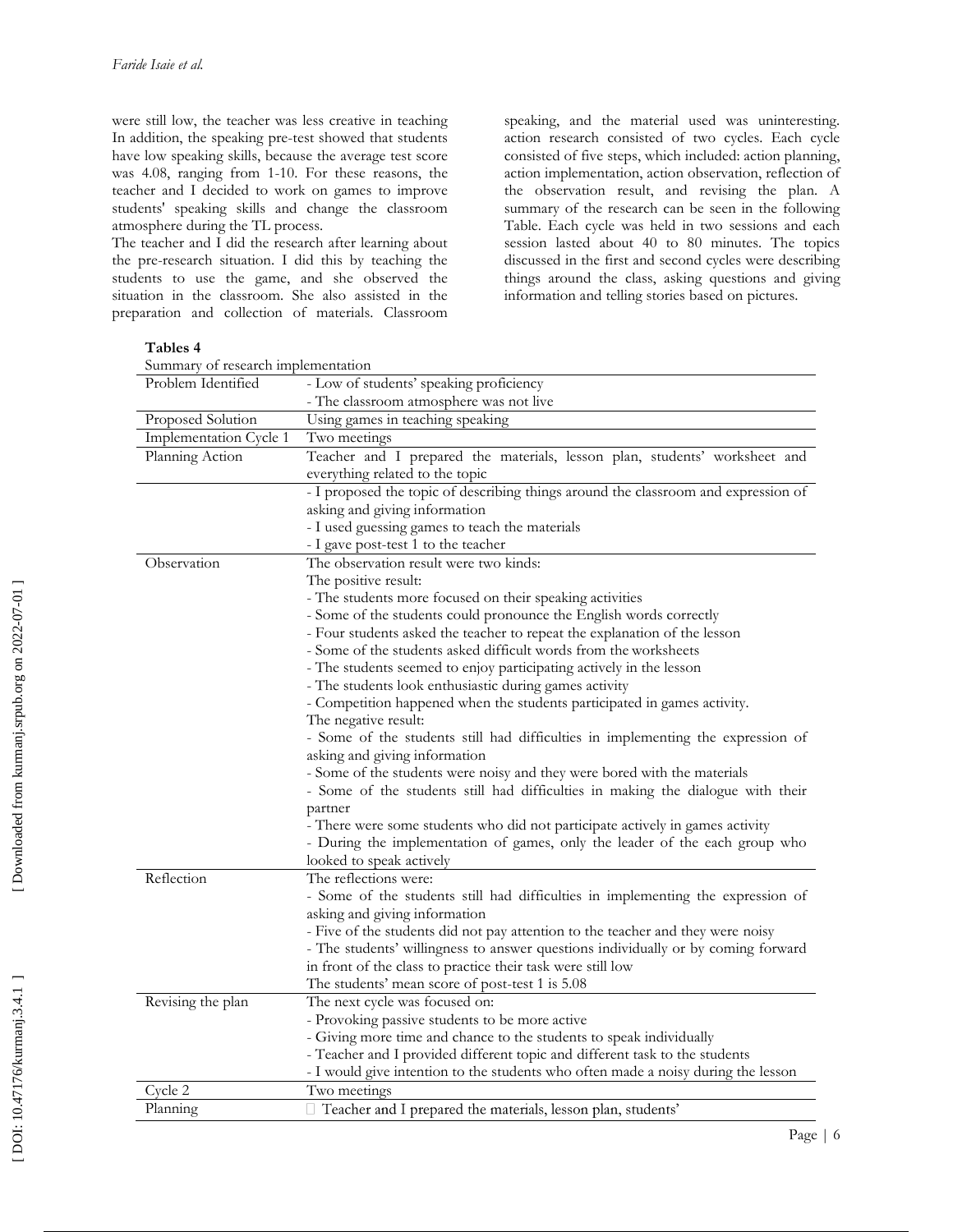|                    | worksheet and everything related to the topic                                          |
|--------------------|----------------------------------------------------------------------------------------|
| Action             | - I gave the topic of telling the past event using picture and made a story using      |
|                    | story games                                                                            |
|                    | - I gave post-test 2 to the students                                                   |
| Observation        | The observation results were:                                                          |
|                    | - The students became more active during teaching and learning process                 |
|                    | - Some of the students came in front of the classroom to give their answer orally      |
|                    | - The students could do the task of telling the past event                             |
|                    | - The students' vocabulary increased                                                   |
|                    | - They looked enthusiast answering the teacher's questions                             |
|                    | - Every student got a chance to speak individually                                     |
|                    | Using picture made the students easier to imagine and to say what their idea.          |
| Reflection         | The reflection was:                                                                    |
|                    | - The students seemed enthusiastic and relaxed in following the lesson                 |
|                    | - Most of the students understood the material given by the teacher.                   |
|                    | - Their vocabulary was increased and their grammar mastery was better than the         |
|                    | first cycle.                                                                           |
|                    | - The students' willingness to express their idea orally was increased.                |
|                    | - Most of the students answered the teacher's questions $\square$ Most of the students |
|                    | joined in games activity.                                                              |
|                    | - The noisy happened during the games, but it could be control by the teacher.         |
| Post-research      | I distributed students' diary to identify their opinion about speaking                 |
|                    | and games                                                                              |
| General Reflection | In general, it can be said that                                                        |
|                    | - Games could improve students' speaking proficiency                                   |
|                    | - The atmosphere of the class became more alive                                        |
|                    | - Each cycle of the research showed the improvement, even though there were            |
|                    | noisy during the implementation of games in the first and second cycles, the           |
|                    | teacher could handle it.                                                               |
|                    | - The students were actively involved in speaking activity                             |
|                    | - They could identify the vocabulary and grammar used                                  |
|                    | - They could implement the expression                                                  |
|                    | - The students showed their enthusiasms answering teacher's questions                  |
|                    | - Students' pretest was 4.08, posttest 1 was 5.31, and post-test 3 was 6.05            |

The research findings include improving students' speaking skills, and improving the classroom atmosphere in the TL process and findings of teacher behavior.

# **Conclusion**

In this study, collaborative action research was conducted using games. Prior to the research students' learning activities during the TL process and the teacher's method of speaking teaching were evaluated. Pre - research included interviewing an English teacher, observing the TL process, and conducting a pre -test for students.

During the implementation, the research was conducted collaboratively with the teacher. The purpose of this observation was to collect information about all activities during the learning process by implementing the game technique. This research is done in two cycles and each cycle consists of two

sessions. Post -test of each course was performed to identify the development of students' speaking skills.

The research findings were in line with the research questions as the focus of the research, whether playing games can improve students' speaking skills, especially in accuracy and fluency, and knowing the classroom atmosphere when playing games.

Research shows that games can improve students' speaking skills and make the atmosphere of the TL process more lively. In addition to the findings, there is also the result of information about the teacher's behavior that he knows he knows another technique in speaking education.

Improving students' conversation skills is shown by improving their average grade. The mean pre -test score was 4.08. Most students scored 1 and 2 on accuracy and fluency because little English was produced. In fact, some of them did not produce language. They also had little contact. After post -test 1, the students' mean score showed improvement. Most of them scored 3 on accuracy and fluency, which indicates that they speak a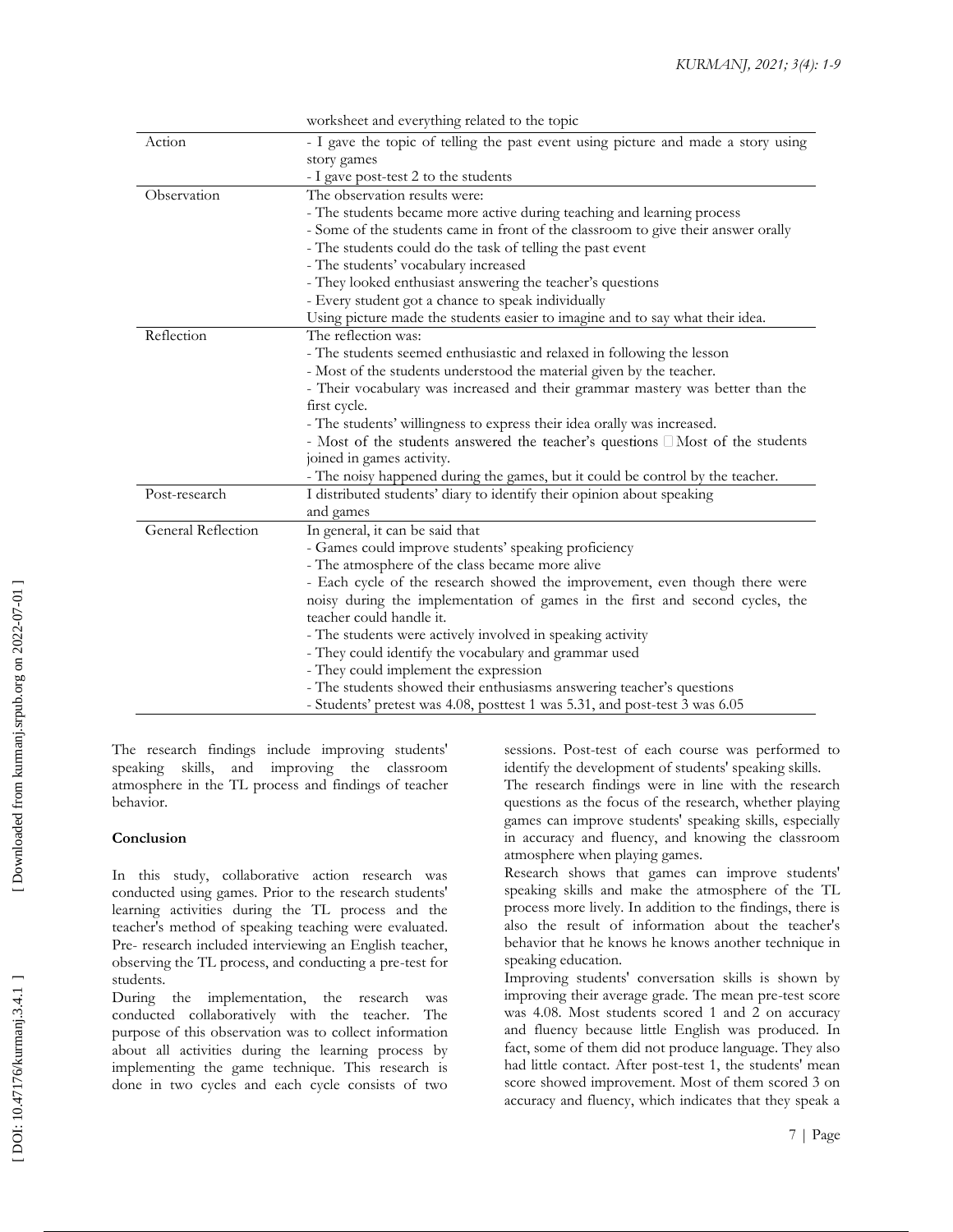significant amount of English, although they have made grammatical mistakes and speak their idea with

students was 6.05. They sometimes had grammatical slips but a good range of vocabulary. They also communicated effectively in long turns and were able to use correct grammatical sentences. In addition, these improvements can also be trained during the learning process, meaning they can correct mistakes they have made themselves.

#### *Implications*

In language teaching and learning, it is necessary to implement the appropriate method and technique.

According to the findings, for the learning process to be successful, the teacher is not only the source of knowledge but also the master of the learning process. He or she must create the conditions for students to engage in the learning experience.

Based on the conclusion of this study, it can be shown that after conducting the research, students' speaking skills, students' behavior during the TL process and classroom space. The implications of this study include: 1. Collaboration in learning process increases the quality, teachers feel better when they see the

cooperation of the learners in learning process. 2. Using games helps students understand vocabulary

and grammar. Finally, they can use words, grammar and expression in real communication.

3. Games can make students think and focus on the learning process. By doing this, they can express their idea, think naturally.

4. Games increase creativity and courage. They have more discussions with their friends and it also increases their interest to ask the teacher about their problems.

5. Games create fun learning conditions, so students enjoy or are more involved in their learning.

This study can be used as a reference for teachers in improving quality in using effective techniques to improve students' learning motivation and progress in learning English.

## *Limitation*

Through action research, teachers felt that they had to underestimate many of their previous actions. It was good in principle, but it had serious instability consequences. As a result, teachers felt they had to work on their own organization and individual practice, making joint meetings increasingly irrelevant. This work pressure creates another factor that may exacerbate feelings of insecurity and thus contribute to the prevention of over -discussion. As a result of the tensions created inside and outside the project, contrary to the initial commitment to a non -judgmental and non -hierarchical stance, group conflicts and hierarchies seemed to be highlighted.

skepticism. In post -test 2, the average score of

#### **References**

1. Messikh D. A systematic review of the outcomes of using action research in education. *Arab World Eng J.* 2020 ; 11(1): 482 -488.

2. Constantinou E, Ainscow M. Using collaborative action research to achieve school -led change within a centralised education system: perspectives from the inside. Educ Act Res. 2019; 28(1): 4-21.

3. Carr W, Kemmis S. Becoming critical: education. knowledge and action research. Falmer, London . 1986 .

4. Bansal S. Preparing school to meet the challenge of inclusive education for children with disabilities: A collaborative action research network. *Int J Educ Manag*  Stud. 2020; 10(2): 191-194.

5. Dikilitaş K, Wyatt M, Burns A, Barkhuizen G. (Eds.). Energizing teacher research.Faversham, England: IATEFL. 2019 .

6. Ellis R. Second language acquisition, teacher education and language pedagogy. *Lang Teach.* 2010; 43( 2): 182 -201.

7. O'Siochru C, Norton L, Pilkington R, Parr E, Anderson B, Maslen J. Action learning: how can it contribute to acollaborative process of pedagogical action research? *Educ Act Res.* 2020; doi: 10.1080/09650792.2020.1850495

8. O'Siochru C . Can the study of students' epistemological beliefs and epistemic match help us to explore the disciplinary nature of education studies? Educ Stud. 2018; 54(4): 319-334.

9. Ahmad Z . Action research in EFL: Exploring writing pedagogy through a task -based lesson delivery. *J Lang*  Teach Res. 2020; 11(3): 379-388.

10. Anderson B, Cook T. Developing early years' leadership: Examining the practice of facilitation in and through action research. Educ Act Res. 2020; 1-17.

11. Sigurdardottir I, Puroila AM. Encounters in the third space: Constructing the researcher's role in collaborative action research. Educ Act Res. 2018; 1-15. doi:10.1080/09650792.2018.1507832

12. Francis K. Action research. In: Taylor B, Fancis K (eds) . Qualitative Research in the Health Sciences. Methodologies, Methods and Processes. London and New York: Routledge, 2013; 153 -161.

13. Missiuna C, Pollock N, Levac D. Partnering for change: An innovative school -based occupational therapy service delivery model for children with developmental coordination disorder. *Can J Occup*  Therap. 2012; 79(1): 41-50.

14. Walker M. Political agency and capabilities formation through participatory action research. *J Hum Dev Capabil.* 2018; 19: 53 -69.

15. Koshy V. Action research for improving

Downloaded from kurmanj.srpub.org on 2022-07-01